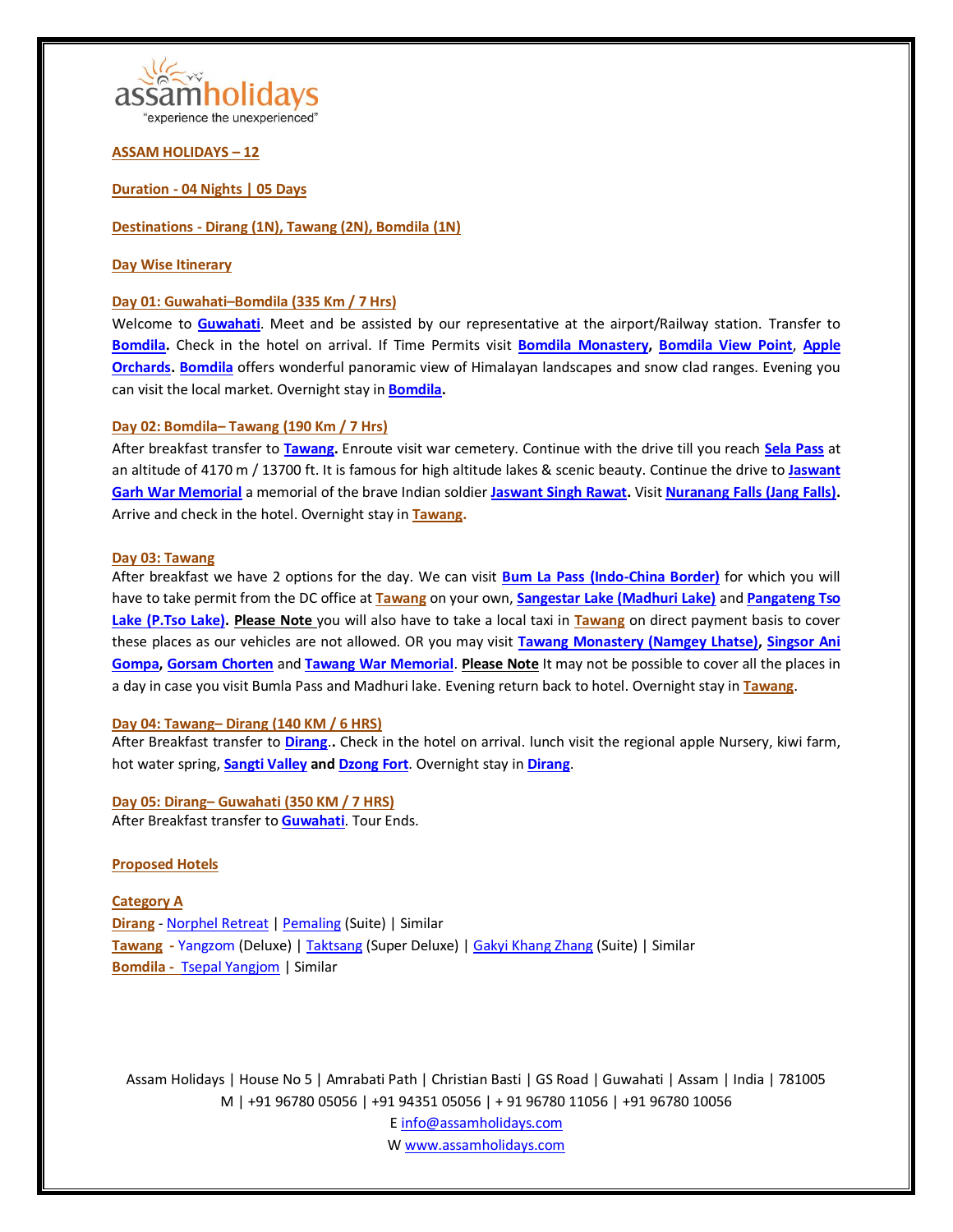

## **Category B**

**[Dirang](https://en.wikipedia.org/wiki/Dirang)** - [Pemaling](https://hotelpemaling.com/) (Deluxe Room) | Similar **[Tawang](https://en.wikipedia.org/wiki/Tawang)** - [Taktsang](http://hoteltaktsang.in/starhotel/index.php) (Deluxe) [| Gakyi Khang Zhang](https://www.tripadvisor.in/Hotel_Review-g858483-d2087293-Reviews-Hotel_Gakyi_Khang_Zhang-Tawang_Tawang_District_Arunachal_Pradesh.html) (Business Room) | Similar **[Bomdila](https://en.wikipedia.org/wiki/Bomdila) -** [Tsepal Yangjom](http://hoteltsepalyangjom.in/accommodation.html) | [Elysium](https://www.tripadvisor.in/Hotel_Review-g858482-d5111639-Reviews-Hotel_Elysium-Bomdila_West_Kameng_District_Arunachal_Pradesh.html) | Similar

### **Category C**

**[Dirang](https://en.wikipedia.org/wiki/Dirang)** - [Samdup Khang](https://hotel-samdup-khang.business.site/) [| Pemaling](https://hotelpemaling.com/) ( Standard Room) | Similar **[Tawang](https://en.wikipedia.org/wiki/Tawang)** - [Gakyi Khang Zhang](https://www.tripadvisor.in/Hotel_Review-g858483-d2087293-Reviews-Hotel_Gakyi_Khang_Zhang-Tawang_Tawang_District_Arunachal_Pradesh.html) ( Standard Room) [| Dolma](http://dolmahotels.in/about_us.php) | Similar **[Bomdila](https://en.wikipedia.org/wiki/Bomdila)** [| Elysium](https://www.tripadvisor.in/Hotel_Review-g858482-d5111639-Reviews-Hotel_Elysium-Bomdila_West_Kameng_District_Arunachal_Pradesh.html) [| Nambrog](https://www.tripadvisor.in/Hotel_Review-g858482-d12957379-Reviews-Hotel_Nambrog-Bomdila_West_Kameng_District_Arunachal_Pradesh.html) |Similar

# **NOTE: The above mentioned hotels will be confirmed as per the room availability. Otherwise we will confirm similar category hotel.**

### **Inclusions**

Rooms on twin/triple sharing basis | Daily Breakfast | Exclusive a/c or heater Innova vehicle at disposal for transfers & sightseeing as per itinerary | Inner Line Permit for Arunachal Pradesh | Service of an experienced driver for 12 Hours per day up to maximum 08:00 PM | Parking, Toll taxes, Drivers Allowance etc |

#### **Exclusions**

Personal Expenses such as Laundry, telephone, tips, gratuity, Mineral/soft/hard drinks | Additional sightseeing or extra usage of vehicle, other than mentioned in the itinerary | Camera fees, Guide / tour escort charges & Entrance Fees | Any cost arising due to natural calamities like, landslides, road blockage, political disturbances, etc (to be borne by the client, which is directly payable on the spot) | Any increase in taxes or fuel price, leading to increase in cost on surface transportation & land arrangements, which may come into effect prior to departure | GST, Insurance | Anything which is not include in the inclusion |

### **Child Policy**

Child below 5 yrs complimentary | Child 5 -12 yrs with or without extra bed rates as per hotel policy | Child above 12 Years is considered as adult |

**Notes on Transportation Used in Our Package. 1 – 3 Guests** – Air Conditione[d Toyota Innova](https://www.google.co.in/search?tbm=isch&q=toyota+innova&chips=q:toyota+innova,g_2:white&sa=X&ved=0ahUKEwiuzMj-847cAhVFfX0KHTTnDGUQ4lYIKSgA&biw=1536&bih=734&dpr=1.25) **4 – 6 Guests** – Air Conditione[d Toyota Innova](https://www.google.co.in/search?tbm=isch&q=toyota+innova&chips=q:toyota+innova,g_2:white&sa=X&ved=0ahUKEwiuzMj-847cAhVFfX0KHTTnDGUQ4lYIKSgA&biw=1536&bih=734&dpr=1.25)

Vehicles used are exclusively at the disposal of the guest for the entire tour for 12 Hours every day | There is no change in the vehicle during the entire tour | Our drivers are very well trained with the entire region and would ensure that they take the guest to all the places mentioned in the itinerary | Maximum guests allowed in Innova is 6 including children above 4 years. If the no of guest is more than 6 then they will have to take 1 more vehicle at an extra cost | If there are 5 or more guests then they are advised to travel with very minimum baggage In case if the number of baggage is more than normal then the guest will have to take 1 more vehicle at an extra cost |

Assam Holidays | House No 5 | Amrabati Path | Christian Basti | GS Road | Guwahati | Assam | India | 781005 M | +91 96780 05056 | +91 94351 05056 | + 91 96780 11056 | +91 96780 10056 [E info@assamholidays.com](mailto:info@assamholidays.com)

W [www.assamholidays.com](http://www.assamholidays.com/)